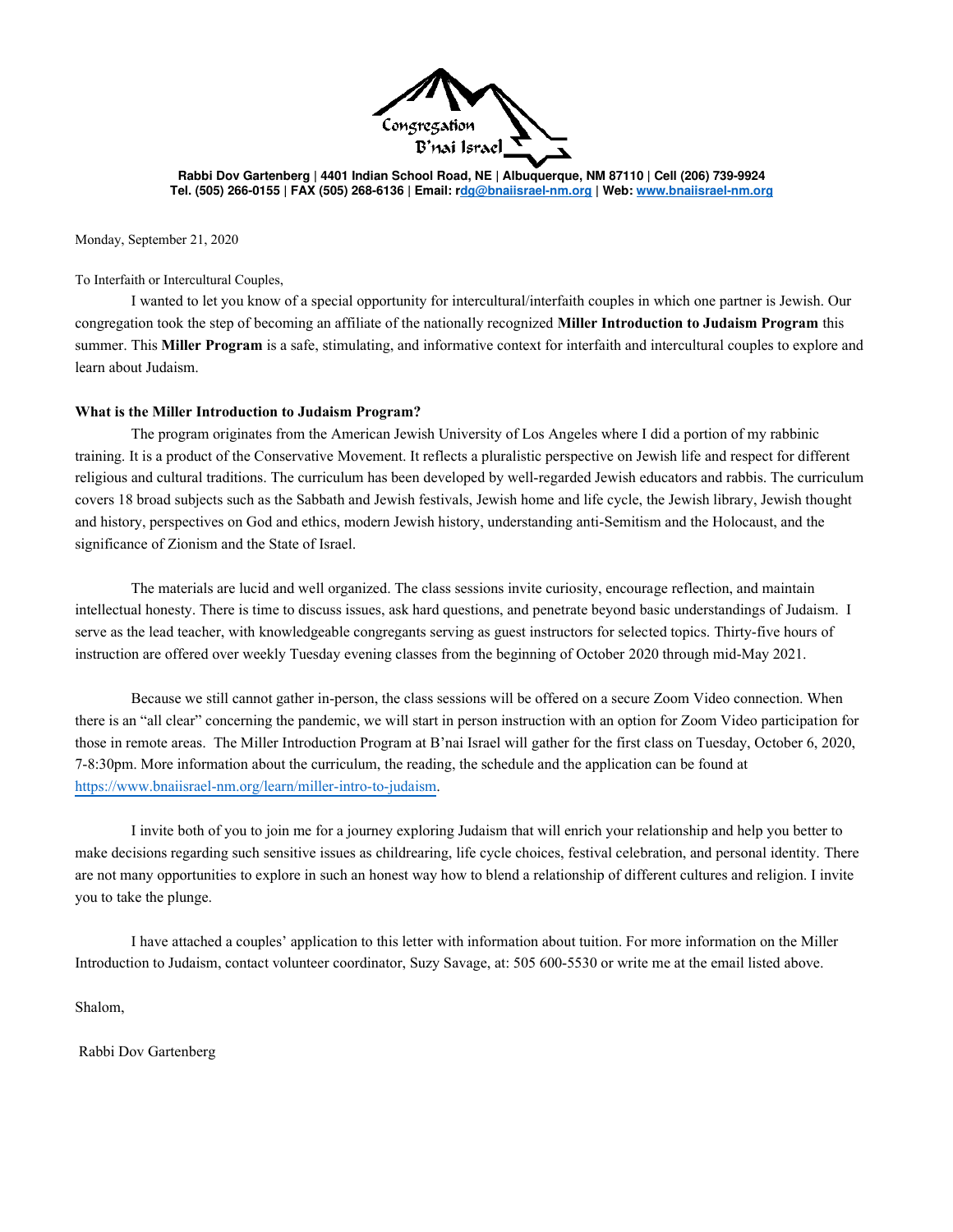

## **Application for Miller Introduction to Judaism at Congregation B'nai Israel For Couples**

| NAME(s):    |                                                                                                                                                                                                                                                                                                                                                 |              |     |                                                                                                                                                                                                 |  |  |
|-------------|-------------------------------------------------------------------------------------------------------------------------------------------------------------------------------------------------------------------------------------------------------------------------------------------------------------------------------------------------|--------------|-----|-------------------------------------------------------------------------------------------------------------------------------------------------------------------------------------------------|--|--|
|             | <b>ADDRESS:</b><br><b>Street Address</b>                                                                                                                                                                                                                                                                                                        |              |     |                                                                                                                                                                                                 |  |  |
| <b>City</b> |                                                                                                                                                                                                                                                                                                                                                 | <b>State</b> | Zip |                                                                                                                                                                                                 |  |  |
|             |                                                                                                                                                                                                                                                                                                                                                 |              |     |                                                                                                                                                                                                 |  |  |
|             | EMPLOYMENT 1: Employed __ Self Employed __ Retired ___ Other __________________                                                                                                                                                                                                                                                                 |              |     |                                                                                                                                                                                                 |  |  |
|             | EMPLOYMENT 2: Employed _____ Self Employed ____ Retired _____ Other _____________                                                                                                                                                                                                                                                               |              |     |                                                                                                                                                                                                 |  |  |
|             | 1. Partner 1: Please select what you presently identify as<br>Jewish ______ Another Religion _______ None _____ It's complicated _____<br>Partner 2: Please select what you presently identify as<br>Jewish ______ Another Religion _______ None _____ It's complicated _____                                                                   |              |     |                                                                                                                                                                                                 |  |  |
|             | 2. Partner 1: Are you interested in: Exploring my Jewish heritage___ Converting to Judaism ___<br>Taking this course with my partner to explore Judaism. ____ Other____<br>Partner 2: Are you interested in: Exploring my Jewish heritage___ Converting to Judaism ___<br>Taking this course with my partner to explore Judaism. ____ Other____ |              |     |                                                                                                                                                                                                 |  |  |
|             | 3. Partner 1: Have you studied Judaism previously? Yes___ No___. If yes, where and with whom?<br>Partner 2: Have you studied Judaism previously? Yes___ No___. If yes, where and with whom?                                                                                                                                                     |              |     |                                                                                                                                                                                                 |  |  |
|             | If yes, name of the congregation or organization ________________________________<br>If yes, name of the congregation or organization ________________________________                                                                                                                                                                          |              |     | 4. Partner 1: Do you participate in a Jewish congregation or Jewish organization? Yes __ No __<br>Partner 2: Do you participate in a Jewish congregation or Jewish organization? Yes ___ No ___ |  |  |
|             | 5. Partner 1: Are you currently involved with another faith tradition? Yes__ No__<br>Partner 2: Are you currently involved with another faith tradition? Yes                                                                                                                                                                                    |              |     | No.                                                                                                                                                                                             |  |  |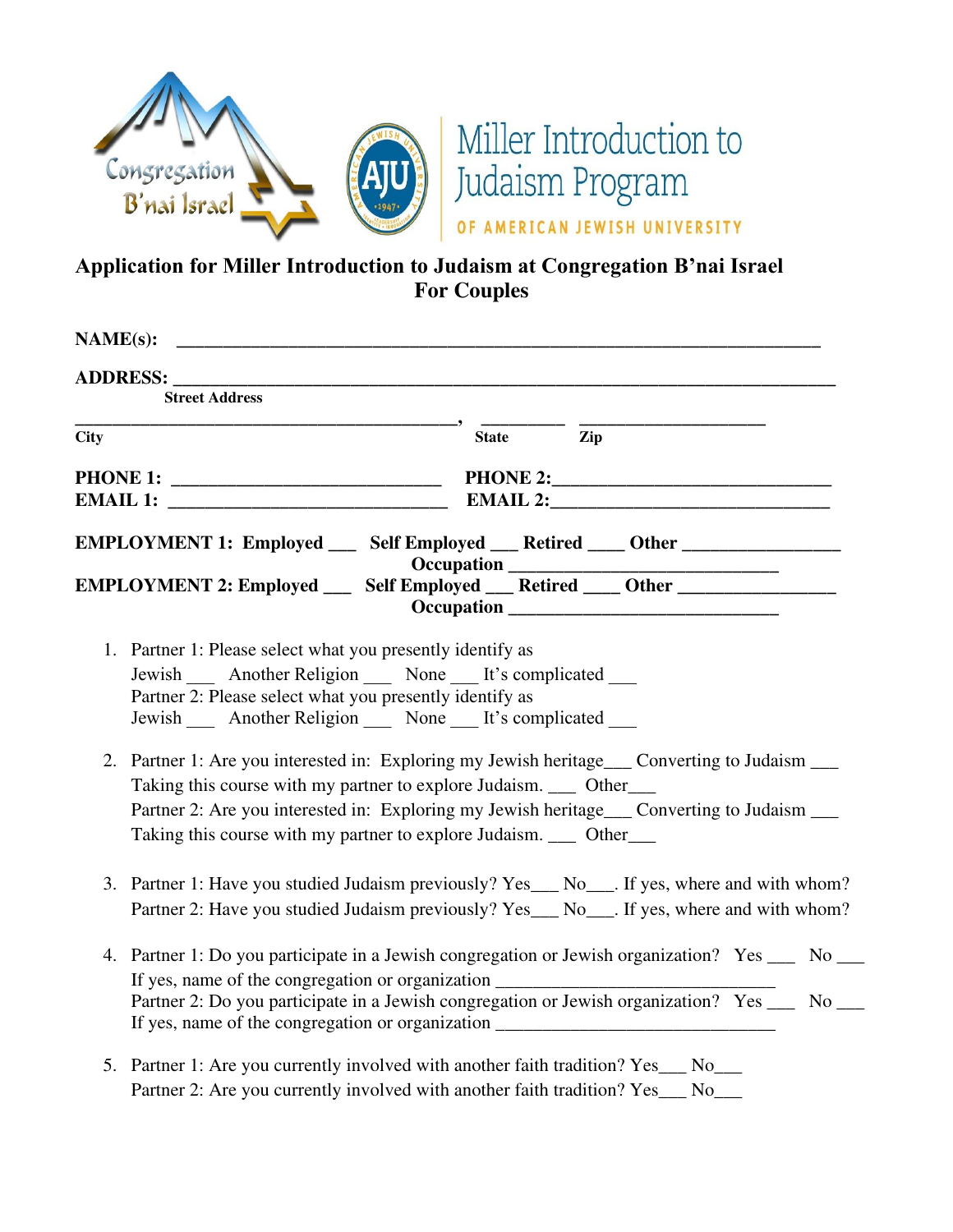| 6. Hebrew Literacy?                                                              |                        |  |
|----------------------------------------------------------------------------------|------------------------|--|
| Partner 1: Can read and understand                                               | Read Phonetically None |  |
| Partner 2: Can read and understand ________ Read Phonetically ______ None ______ |                        |  |

7. Why are both of you interested in the Miller Introduction to Judaism Program?

8. Where did you hear about the program?